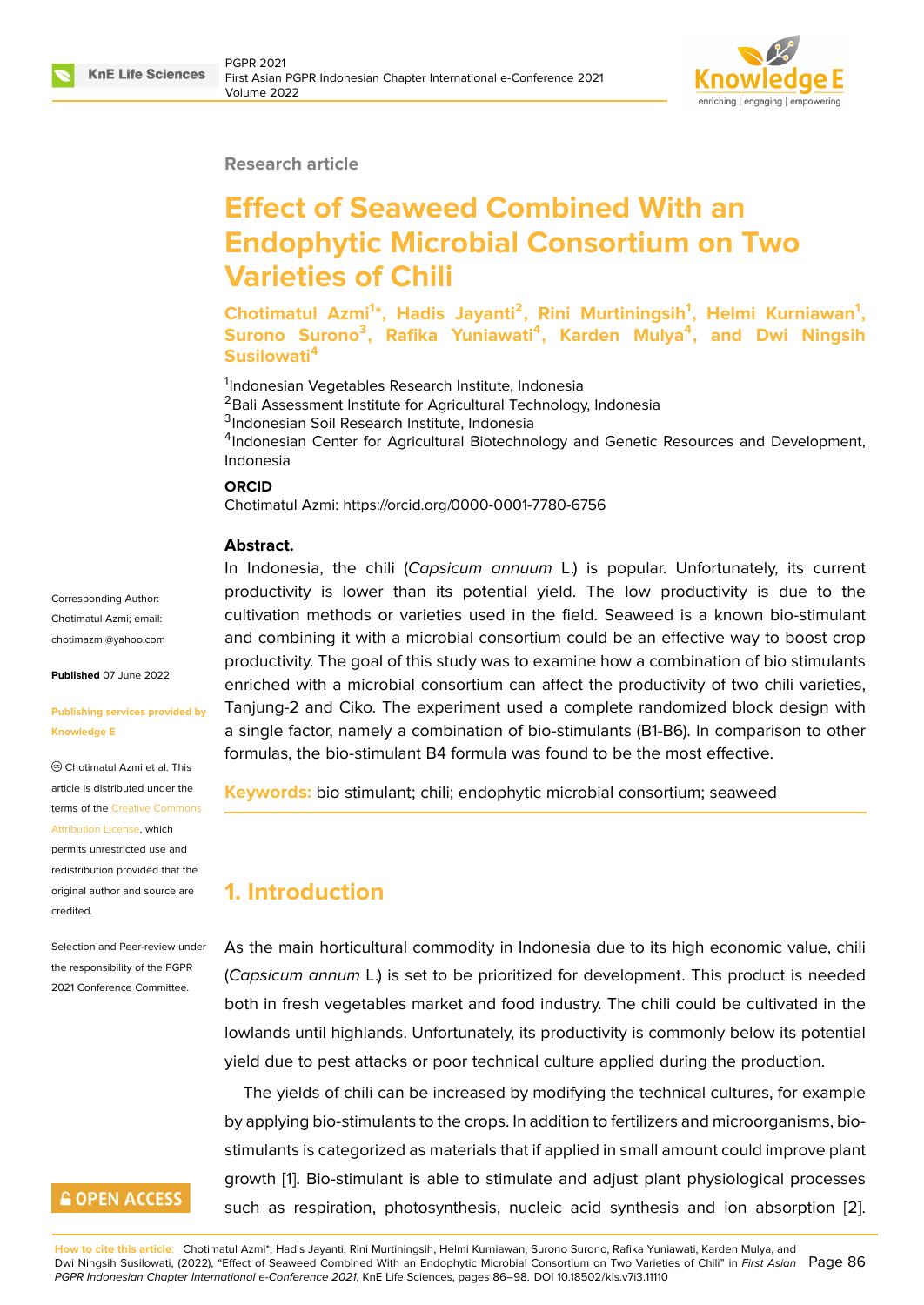According to [3] there are several sources of bio-stimulants that have been developed including agricultural microbial inoculants (bacteria, fungi), humic acid [4], fulvic acid, amino acids, seaweed extracts, and plant extracts. These bio-stimulants can be used individually or [in](#page-10-0) combination with more than one type of bio-stimulant.

Previous research showed that bio-stimulants developed from sea[we](#page-10-1)ed extracts contain nutrients, amino acids, cytokinins, auxins, laminaran, fucoidan, alginate, and betain which stimulate plant metabolism and increase plant growth and yield [5]. Those chemicals could act as fertilizers and play important role in germination, the formation of new plants, and better crop development [6]. The use of seaweed to stimulate plant growth has been implemented in various crops, for instance okra [7][,](#page-10-2) Tagetes [8], chickpeas [9], [10], and chili [11]. Additionally, beneficial bacteria have been widely used as bio-stimulants in various plants, includin[g](#page-10-3) lettuce [12], rice, corn [13], strawberry [14], rice [15], and chili [16]. While beneficial fungi have been applied to rice [[17](#page-10-4)] and chili [[18](#page-10-5)], [19]. Howe[ve](#page-10-6)r, [th](#page-10-7)ere were li[mi](#page-10-8)ted studies done on the use of bio-stimulant made from a combination of seaweed and endophytic microbes. [Th](#page-10-9)erefore, thi[s re](#page-11-0)search was [con](#page-11-1)duct[ed t](#page-11-2)o evaluat[e th](#page-11-3)e effect of bio-stimulants combination on chili cro[ps.](#page-11-4)

# **2. Methodology**

This research was conducted at the Microbiology Laboratory of the Indonesian Center for Agricultural Biotechnology and Genetic Resource Research and Development (ICABIOGRD), Bogor and the Indonesian Vegetable Research Institute (IVEGRI), Lembang from March to August 2020. Bio-stimulant B1, B2, B3, B4, B5, and B6 were formulated in the Microbiology laboratory of ICABIOGRD and applied on the chili crops cultivated in the research field station of IVEGRI.

### **2.1. Bio-stimulant formulation**

The bio-stimulant was formulated by mixing bacterial suspension or dark septat endophytes (DSE) and carrier made from *Sargasum* or *Ulva* seaweed extracts. Some organic and mineral ingredients were added into the bio-stimulant formula. The seaweed extract was prepared to follow the extraction method developed by Hernandez-Herrera et al. (2014) [20] with some modifications. Two seaweeds i.e., *Ulva* sp. and *Sargasum* sp. collected from the Bayah seashore of Banten were put into a heat-resistant plastic containers and then dried in oven at 60<sup>∘</sup>C temperature for 72 hours. The dried seaweed was po[wde](#page-11-5)red by using blender. Finally, a total of 200 g of seaweed powder was diluted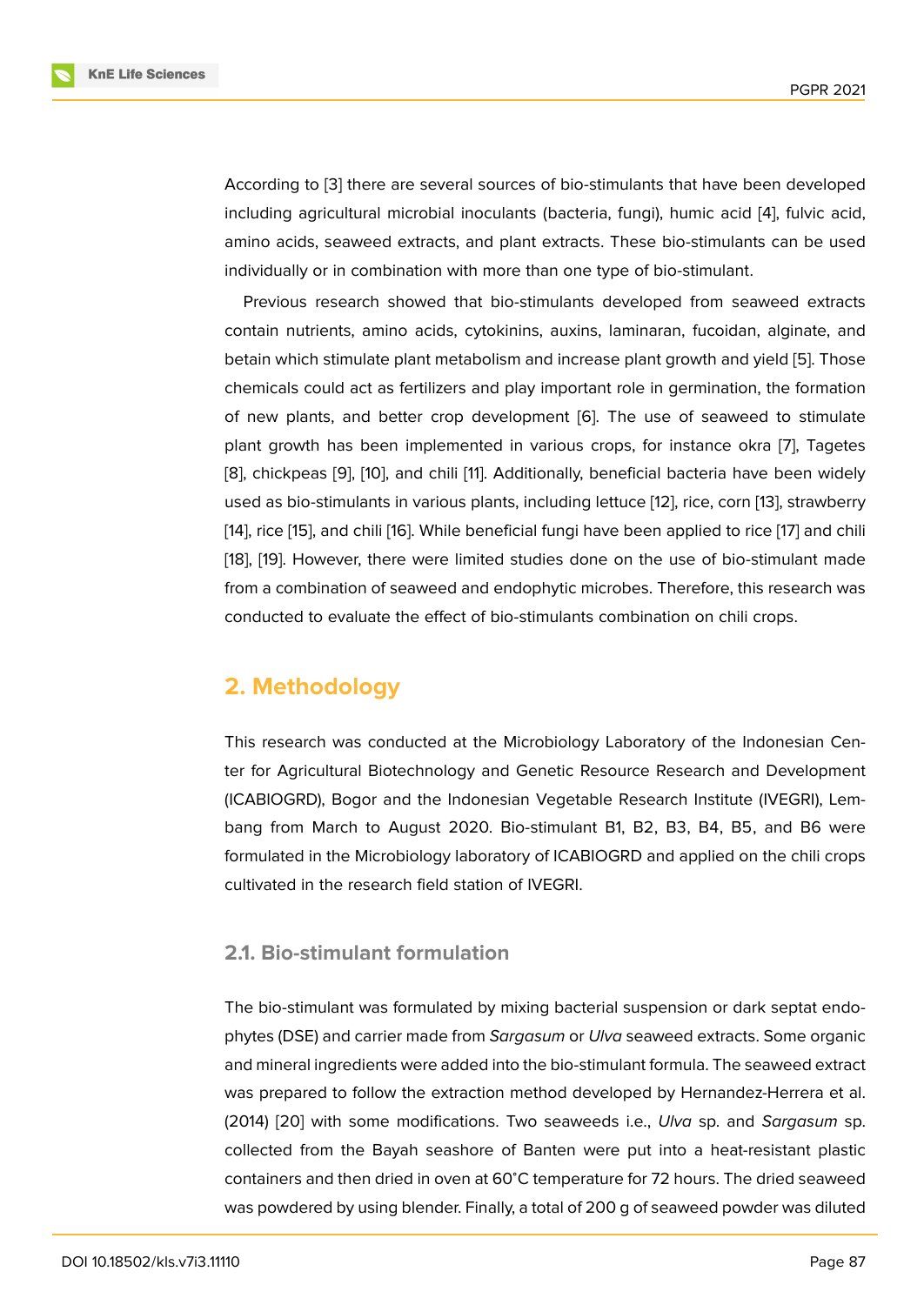

in 400 mL distilled water (1:2 w/v) and centrifuged for 15 minutes at a speed of 10,000 rpm to obtain seaweed extract*.*

The composition of the six bio-stimulant formulations used in the study included

B1 = *Sargasum* seaweed extract enriched with a consortium of selected endophytic bacteria

B2 = *Sargasum* seaweed extract enriched with a consortium of selected dark septate endophytic

B3 = *Ulva* seaweed extract enriched with a consortium of selected endophytic bacteria

B4 = *Ulva* seaweed extract enriched with a consortium of selected dark septate endophytic

B5 = commercial seaweed extract (*Ascophyllum nodosum*) as control

B6 = water as control

In this study, the consortium of selected endophytic bacteria consisted of five ICABI-OGRD Culture Collection (ICABIOGRD CC) bacteria collections i.e., *Bacillus subtilis* strain DBS2, *B. cereus* strain Filos-8, *B. subtilis* strain 30, *B. subtilis* strain Kal-47, and *B. thuringiensis* strain FBE-79. While the dark septate endophytic isolates consisted of LKM 2BTR 2B, *Curvularia* sp. strain TKC 22a, *Rhizopus* sp. strain TKH 1.1.1, *Curvularia* sp. strain PP 23, and LKM 2B GR 43. Each isolate used in the consortium has been tested for its synergism. Additionally, the phytohormonal content of each bio-stimulant formula has been previously measured by using HPLC and presented in Table 1.

Table 1: The Concentration of Phytohormones (IAA, Giberellin, Zeatin, Kinetin) in The Tested Bio-stimulants.

| <b>Treatments</b> | <b>Application dose (ml/L)</b> | <b>Concentration (ppm)</b> |                    |        |                |  |
|-------------------|--------------------------------|----------------------------|--------------------|--------|----------------|--|
|                   |                                | IAA                        | <b>Gibberellin</b> | Zeatin | <b>Kinetin</b> |  |
| <b>B1</b>         | 7.5                            | 3.94                       | 4.89               | 1.32   | 0.91           |  |
| <b>B2</b>         | 7.5                            | 4.29                       | 5.58               | 1.56   | 0.97           |  |
| <b>B3</b>         | 7.5                            | 3.95                       | 6.47               | 1.46   | 0.91           |  |
| <b>B4</b>         | 7.5                            | 3.54                       | 6.23               | 1.53   | 0.81           |  |
| <b>B5</b>         | 3.0                            | 42.05                      | 93.12              | 41.66  | 38.40          |  |
| B6 (water)        |                                |                            |                    |        |                |  |

#### *The evaluation of bio-stimulant formula in chili crops*

A complete randomized block design (RCBD) with single factor, six bio-stimulants treatments (B1-B6) and 4 replications was performed in this study. This design was implemented in the plot of two chili varieties, i.e., Tanjung-2 and Ciko to made two adjacent experimental plots. Each experimental unit consisted of 120 plants and 12 plants from each unit were used as sample plant.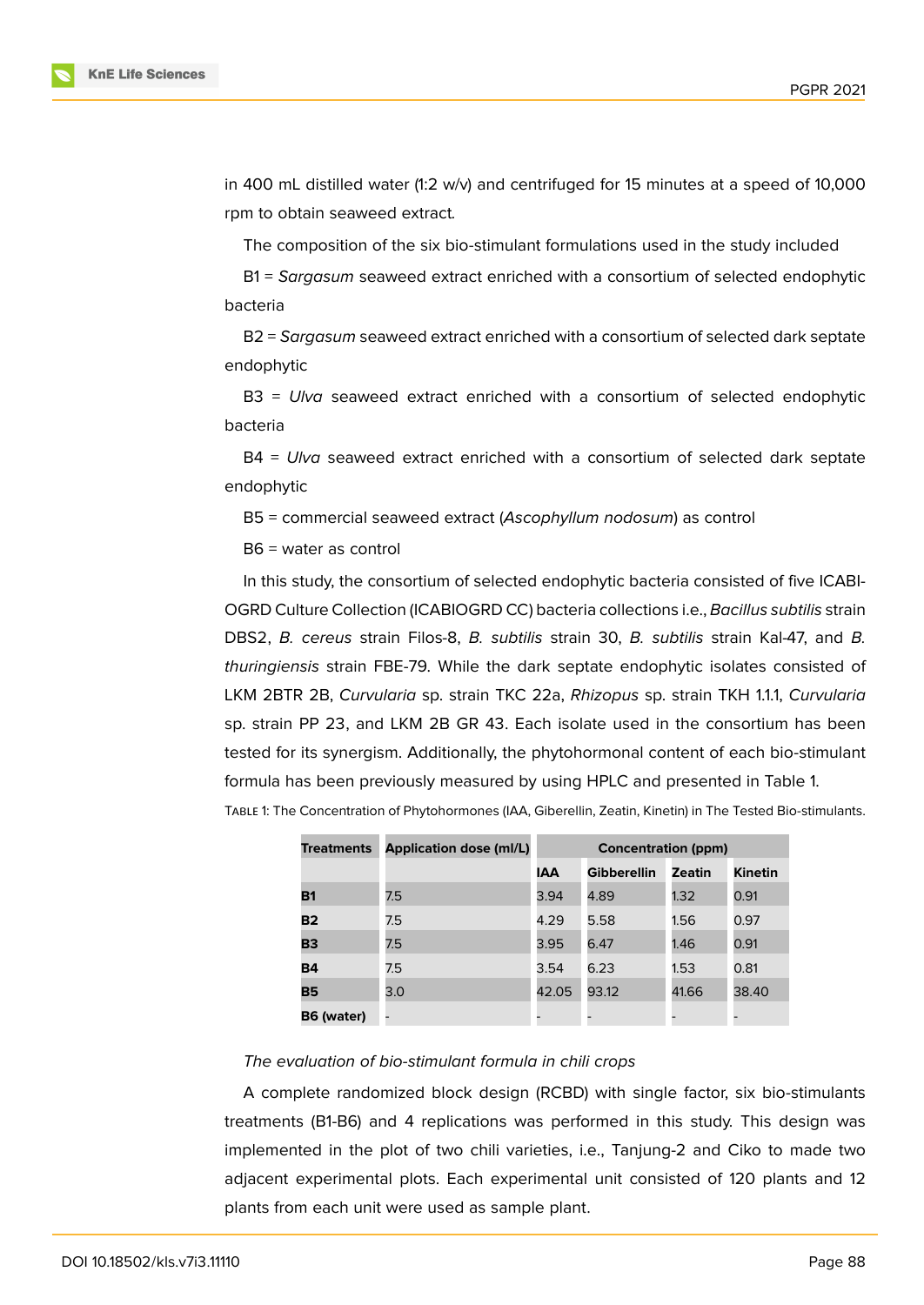Chili seeds were sown in the nursery, and 30 days after sowing (DAS), seedlings were transplanted on to soil bed mulched with black silver plastic in the field. A 7.5 mL L-1 of bio-stimulant were applied on chili plant accordingly to follow the designed treatment. The bio-stimulant solution was sprayed on the underside of the leaves at the 30, 45, and 60 days after transplanting (DAT) [21].

### **2.2. Observation and analysi[s](#page-12-0)**

Observations were conducted during the vegetative and harvest crop stages. The plant height, number of healthy and broken fruit, weight of healthy and broken fruit, fruit length, fruit diameter, peduncle length, peduncle diameter, number of locules and fruit weight were recorded during the observation. The data were then analyzed for variance using the R program.

## **3. Result and Discussion**

In general, chili plants treated with bio-stimulants showed good growth. Plant height was recorded at 4, 6, 8, 10 and 12 days after transplanting (DAT). Chili fruits were harvested once they reached fully reddish color stage. Harvested fruits were sorted into two groups i.e., healthy fruits and broken fruits result of wilting, fruit flies attack or anthracnose disease. The number and weight of fruits in each group were recorded. Additionally, harvested fruits were sampled for individual fruit examination including the fruit's length and diameter, peduncle's length and diameter, fruit weight and the number of locules. Chili variety of Tanjung-2 were harvested earlier (16 weeks after transplanting/WAT) than the Ciko (18 WAT), and it considered as early variety. The variance analysis showed the different data trend of all observed characters in both tested varieties, while the bio-stimulant treatments did not have significant effect in all observed characters.

Figure 1 shows that variety of Tanjung-2 has higher posture than Ciko. However, in both varieties, there was no significant different among plant height in all tested treatments. Previous study on cayenne found the increasing height of plant that been treated w[it](#page-4-0)h bio-stimulants made from *Bacillus vallismortis* [22]. However, similarly to the current study, there was no significant difference among treatments.

Chili fruits were harvested once they reached fully reddish color stage. Harvested fruits then being sorted to two groups i.e., healthy fruits an[d b](#page-12-1)roken fruits either due to wilting, fruit flies or anthracnose disease. The number and weight of fruits in each group were recorded. Table 2 showed the number and weight of healthy and damaged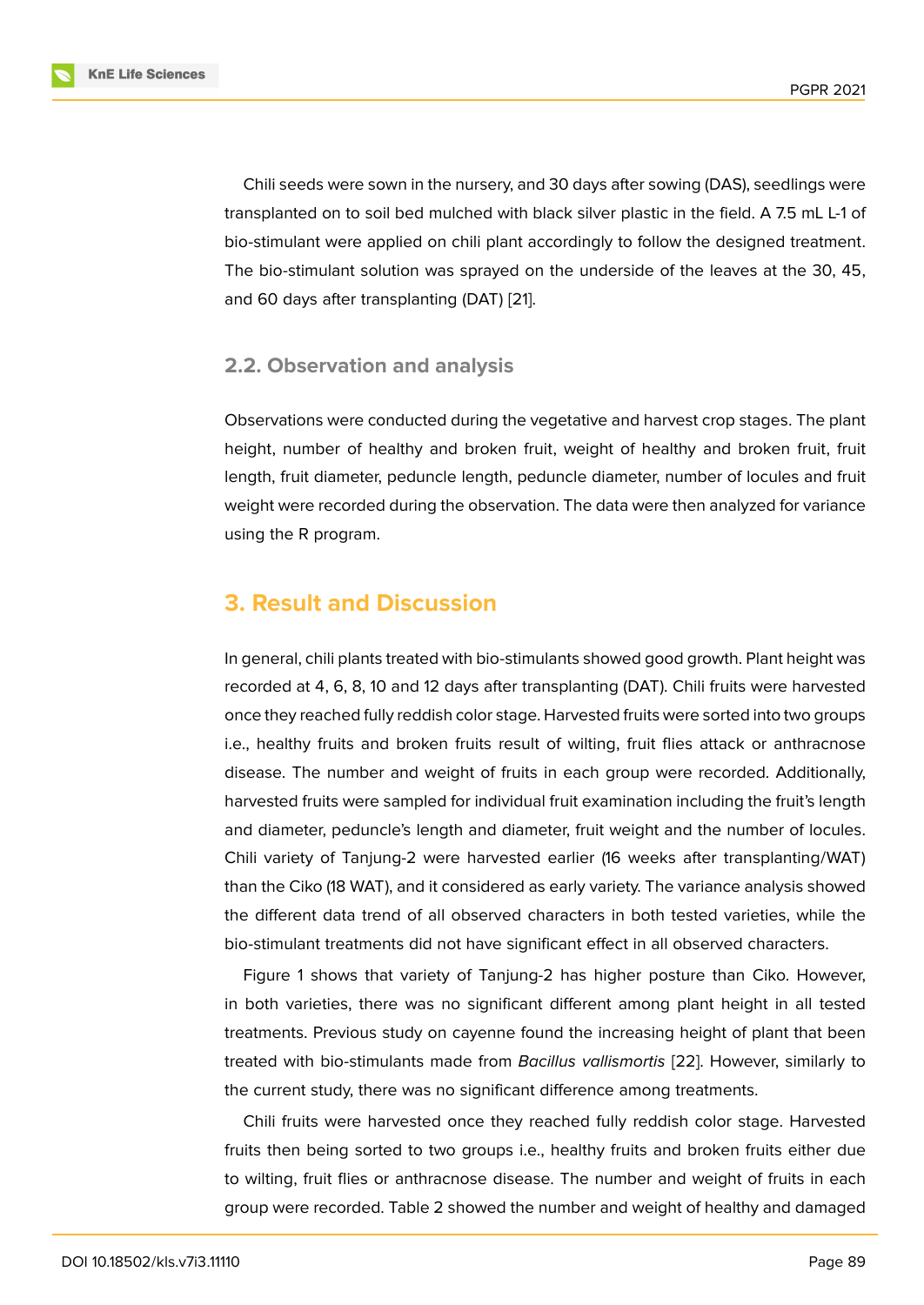

<span id="page-4-0"></span>**Figure** 1: Plant Height of Chili Variety of Tanjung-2 and Ciko at 4, 6, 8, 10, and 12 WAT.

fruit per plant and per plot of the Tanjung-2 variety. There were no significant different among all treatments in all observed variables. The highest number of healthy fruits per plant and per plot were experienced by the crops treated with bio-stimulant B4 (i.e., 29.90 and 1,878 respectively). The lowest number of damaged fruits per plant was in treatment B6, while the lowest number of damaged fruits per plot was found in by treatment B5 (i.e., 0.31 and 87.25 respectively). The highest weight of healthy fruit per plant and per plot occurred in crops treated with bio-stimulant B3 (417.09 g) and bio-stimulant B2 (26,704.33 g) respectively. Application of bio-stimulant B1 and B5 caused the lowest broken fruit weight per plant and per plot (i.e., 3.47 g and 841.95 g respectively). Chili crops treated with bio-stimulant B1 produced the highest average weight per healthy fruit (14.53 g) and the lowest average of broken fruit weight per fruit (6.06 g). Table 3 showed that there was no significant difference of total number and weight of harvested fruits in all tested treatments. The highest fruit number and weight per plant and number of fruits per plot were occurred on crops treated with bio-stimulant B4 (30.63; 2.013.50 g; 424.06 respectively). While crops in treatment B2 produced the highest fruit weight per plot (27,961.68 g).

Note: JBSATS = the number of healthy fruits per plant; JBSATPP = the number of healthy fruits per plot; JBSITS = the number of damaged fruits per plant; JBSITPP = the number of damaged fruits per plot; BBSATS = the weight of healthy fruit per plant; BBSATPP = the weight of healthy fruit per plot; BBSITS = the weight of damaged fruit per plant; BBSITPP = the weight of damaged fruit per plot; BPBSA = the average weight of healthy fruit; BPBSI = the average weight of damaged fruit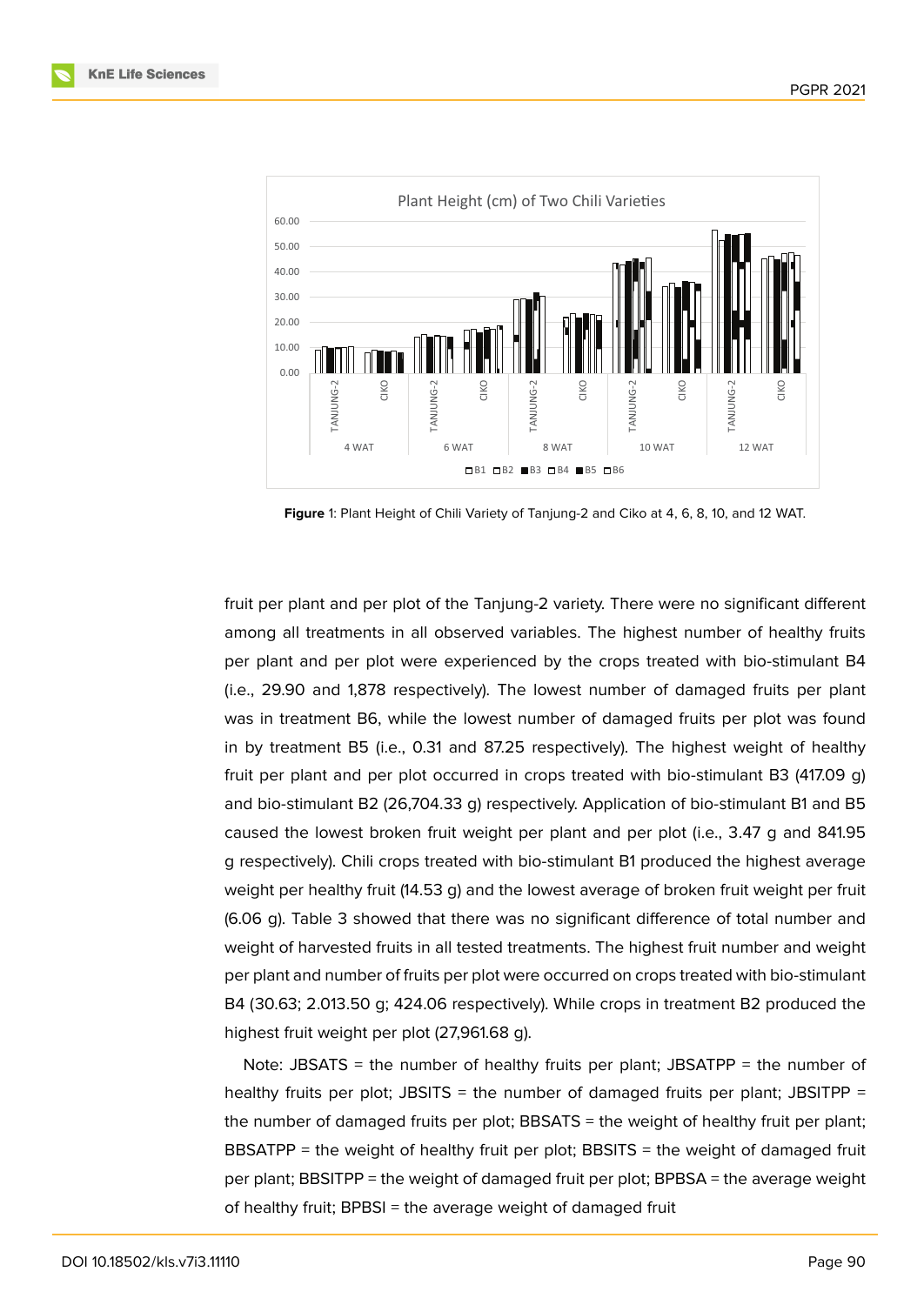| <b>Treatments</b> | <b>JBSATS</b> | <b>JBSATPP</b> | <b>JBSITS</b> | <b>JBSITPP</b> | <b>BBSATS</b> | <b>BBSATPP</b> | <b>BBSITS</b> | <b>BBSITPP</b> | <b>BPBSA</b> | <b>BPBSI</b> |
|-------------------|---------------|----------------|---------------|----------------|---------------|----------------|---------------|----------------|--------------|--------------|
|                   |               |                |               |                |               |                | g             |                |              |              |
| <b>B1</b>         | 24.81         | 1.730.25       | 0.42          | 110.25         | 362.07        | 24.626.85      | 3.47          | 1.162.75       | 14.53        | 6.06         |
| <b>B2</b>         | 25.79         | 1.730.25       | 0.42          | 134.25         | 350.51        | 26.704.33      | 4.71          | 1.257.35       | 13.63        | 9.60         |
| <b>B3</b>         | 29.73         | 1,706.50       | 0.54          | 148.50         | 417.09        | 25.533.48      | 5.49          | 1.415.37       | 14.03        | 9.88         |
| <b>B4</b>         | 29.90         | 1,878,00       | 0.73          | 135.50         | 416.76        | 25.642.52      | 7.30          | 1.133.80       | 13.90        | 10.36        |
| <b>B5</b>         | 28.92         | 1,720.50       | 0.54          | 87.25          | 405.76        | 25.098.92      | 5.42          | 841.95         | 14.04        | 8.82         |
| <b>B6</b>         | 26.21         | 1.695.50       | 0.31          | 107.50         | 355.29        | 24.933.12      | 3.61          | 1.087.52       | 13.57        | 12.63        |

Table 2: Characteristics of Tanjung-2 Harvested Fruits in Six Bio-stimulant Applications.

Table 3: The Total Tanjung-2 Fruit Number and Weight per Plant and per Plot.

| <b>Treatments</b> | JBPT  | BBPT (q) | <b>JBPP</b> | BBPP (q)  |  |
|-------------------|-------|----------|-------------|-----------|--|
| <b>B1</b>         | 25.23 | 1,840.50 | 365.54      | 25,789.60 |  |
| B2                | 26.21 | 1,864.50 | 355.22      | 27,961.68 |  |
| В3                | 30.27 | 1,855.00 | 422.58      | 26,948.85 |  |
| Β4                | 30.63 | 2,013.50 | 424.06      | 26.776.32 |  |
| <b>B5</b>         | 29.46 | 1,807.75 | 411.18      | 25,940.87 |  |
| Β6                | 26.52 | 1.803.00 | 358.90      | 26.020.64 |  |

Note: JBPT = The total fruit number per plant; BBPT = The total weight per plant; JBPP = The total fruit number per plot; BBPP = The total weight per plot

Characteristics of Ciko harvested fruits in six bio-stimulant applications are shown in Table 4. There was no significant difference of all the observed variables in different treatments. The highest number of healthy fruits per plant and per plot was produced by crops in treatment B1 (i.e., 31.29 and 2.215 respectively). While the lowest number of damaged fruits per plant and per plot occurred in crops treated with bio-stimulants B5 (i.e., 0.23 and 43 respectively). The highest healthy fruit weight per plant was experienced by crops sprayed by bio-stimulant B4 (451.92 g). The crops treated with biostimulants B1 produced the highest healthy fruit weight per plot (30,876.78 g). The crops treated with bio-stimulants B5 produced the lowest diseased fruit weight per plant and per plot (i.e., 3.06 g and 501.38 g respectively). The highest average weight of healthy fruit was produced in crops sprayed by bio-stimulant B3 (14.36 g). While the lowest average weight of broken fruit was occurred in treatment B6 (10.8 g). Table 5 shows the data on the number and weight of the total fruit harvested from each treatment. Treatment B4 produced the highest number and weight of fruits per plant and number of fruits per plot (33.32; 2,186.50 g; 457.26). Meanwhile, the highest fruit weight per plot was occurred in treatment B1 (31, 563.66 g). These results are in line with the study conducted by Susilowati (2020) which found that the number and weight of harvested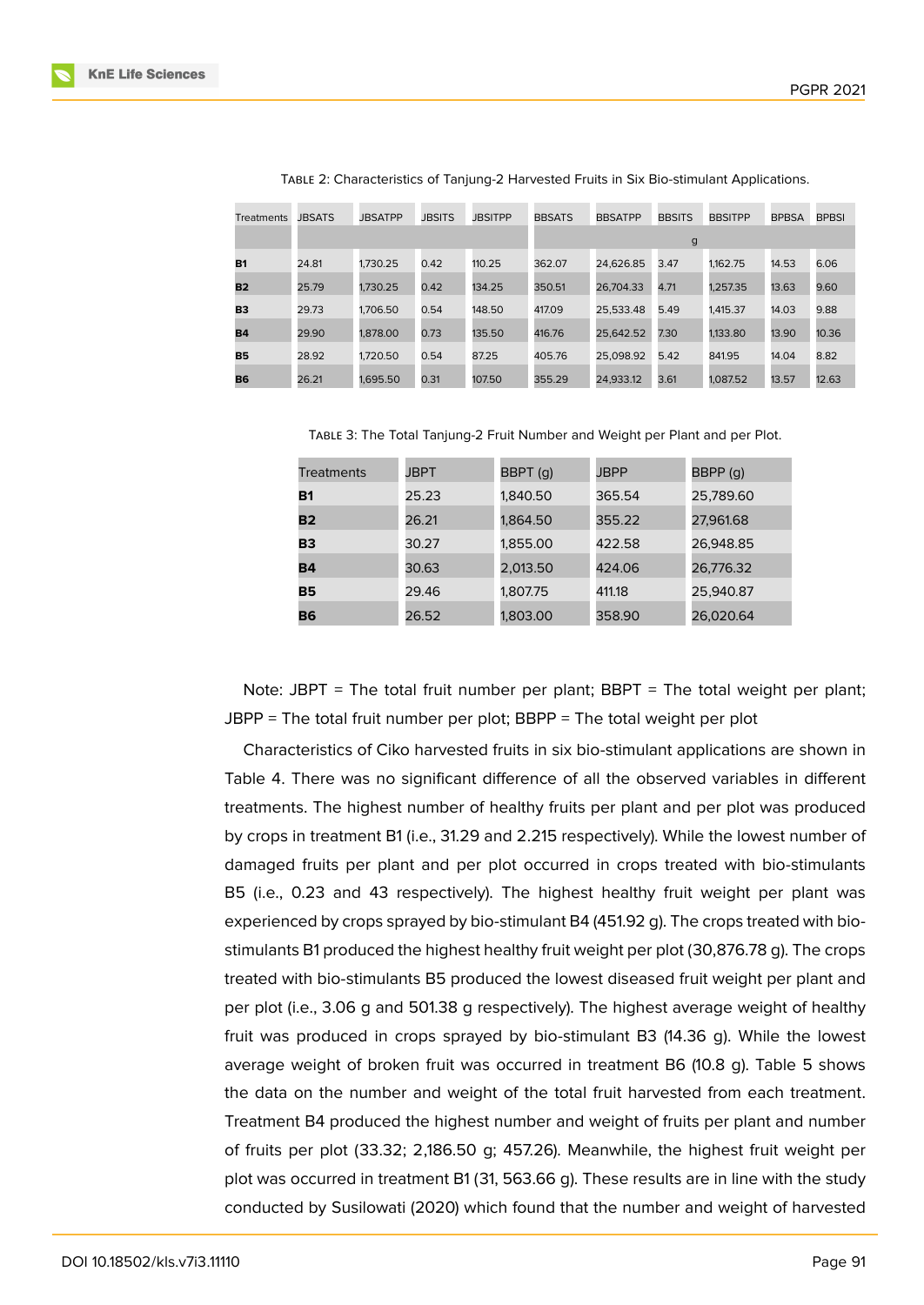cayenne fruits increased due to the application of *Bacillus vallismortis* but it was not significantly different from the control [22].

| <b>Treatments</b> | <b>JBSATS</b> | <b>JBSATPP</b> | <b>JBSITS</b> | <b>JBSITPP</b> | <b>BBSATS</b> | <b>BBSATPP</b> | <b>BBSITS</b> | <b>BBSITPP</b> | <b>BPBSA</b> | <b>BPBSI</b> |
|-------------------|---------------|----------------|---------------|----------------|---------------|----------------|---------------|----------------|--------------|--------------|
|                   |               |                |               |                |               |                | g             |                |              |              |
| <b>B1</b>         | 31.29         | 2.152.75       | 0.81          | 63.75          | 423.04        | 30.876.78      | 9.08          | 686.88         | 13.58        | 11.65        |
| <b>B2</b>         | 27.15         | 1.840.50       | 0.31          | 80.25          | 351.02        | 24.447.28      | 4.65          | 615.53         | 12.93        | 16.89        |
| B <sub>3</sub>    | 27.79         | 1.779.75       | 0.42          | 51.75          | 401.11        | 23.248.90      | 4.84          | 571.43         | 14.36        | 10.81        |
| <b>B4</b>         | 32.88         | 2.106.25       | 0.44          | 80.25          | 451.92        | 29.698.63      | 5.34          | 795.20         | 13.68        | 11.00        |
| <b>B5</b>         | 29.38         | 1.901.50       | 0.23          | 43.00          | 389.16        | 25,923.60      | 3.06          | 501.38         | 13.16        | 12.33        |
| <b>B6</b>         | 30.44         | 2.073.50       | 0.65          | 77.00          | 396.6         | 29.593.83      | 6.28          | 769.50         | 12.92        | 10.80        |

Table 4: Characteristics of Ciko Harvested Fruits in Six Bio-stimulant Applications.

Note: JBSATS = the number of healthy fruits per plant; JBSATPP = the number of healthy fruits per plot; JBSITS = the number of damaged fruits per plant; JBSITPP = the number of damaged fruits per plot; BBSATS = the weight of healthy fruit per plant; BBSATPP = the weight of healthy fruit per plot; BBSITS = the weight of damaged fruit per plant; BBSITPP = the weight of damaged fruit per plot; BPBSA = the average weight of healthy fruit; BPBSI = the average weight of damaged fruit

The length of fruit was measured from the base of the fruit to the tip of the fruit, while the length of the peduncle was measured from the base of the peduncle to the end of the peduncle. The digital caliper was used to measure the fruit diameter in biggest part of the fruit and peduncle diameter in the center of the peduncle. The locule is described as the cavity where the placenta located. Table 6 shows the non-significant difference of all Tanjung-2 fruit observed variables in all treatments tested. The highest fruit length and peduncle length were occurred in treatment B5 (18.94 cm) and treatment B2 (4.28 cm) respectively. While the fruits in treatments B1 and B6 have the highest fruit diameter and peduncle diameter i.e., 20.11 mm and 3.92 mm respectively. The highest number of locule was occurred in the crops treated with bio-stimulant B6 (2.39).

| <b>Treatments</b> | JBPT  | BBPT (q) | JBPP   | BBPP (q)  |
|-------------------|-------|----------|--------|-----------|
| <b>B1</b>         | 32.10 | 2,216.50 | 432.12 | 31,563.66 |
| <b>B2</b>         | 27.46 | 1,920.75 | 355.67 | 25,062.81 |
| <b>B3</b>         | 28.21 | 1,831.50 | 405.95 | 23,820.33 |
| B4                | 33.32 | 2,186.50 | 457.26 | 30,493.83 |
| B5                | 29.61 | 1,944.50 | 392.22 | 26,424.98 |
| B6                | 31.09 | 2,150.50 | 402.88 | 30,363.33 |

Table 5: The Total Ciko Fruit Number and Weight per Plant and per Plot.

Note: JBPT = The total fruit number per plant; BBPT = The total weight per plant; JBPP = The total fruit number per plot; BBPP = The total weight per plot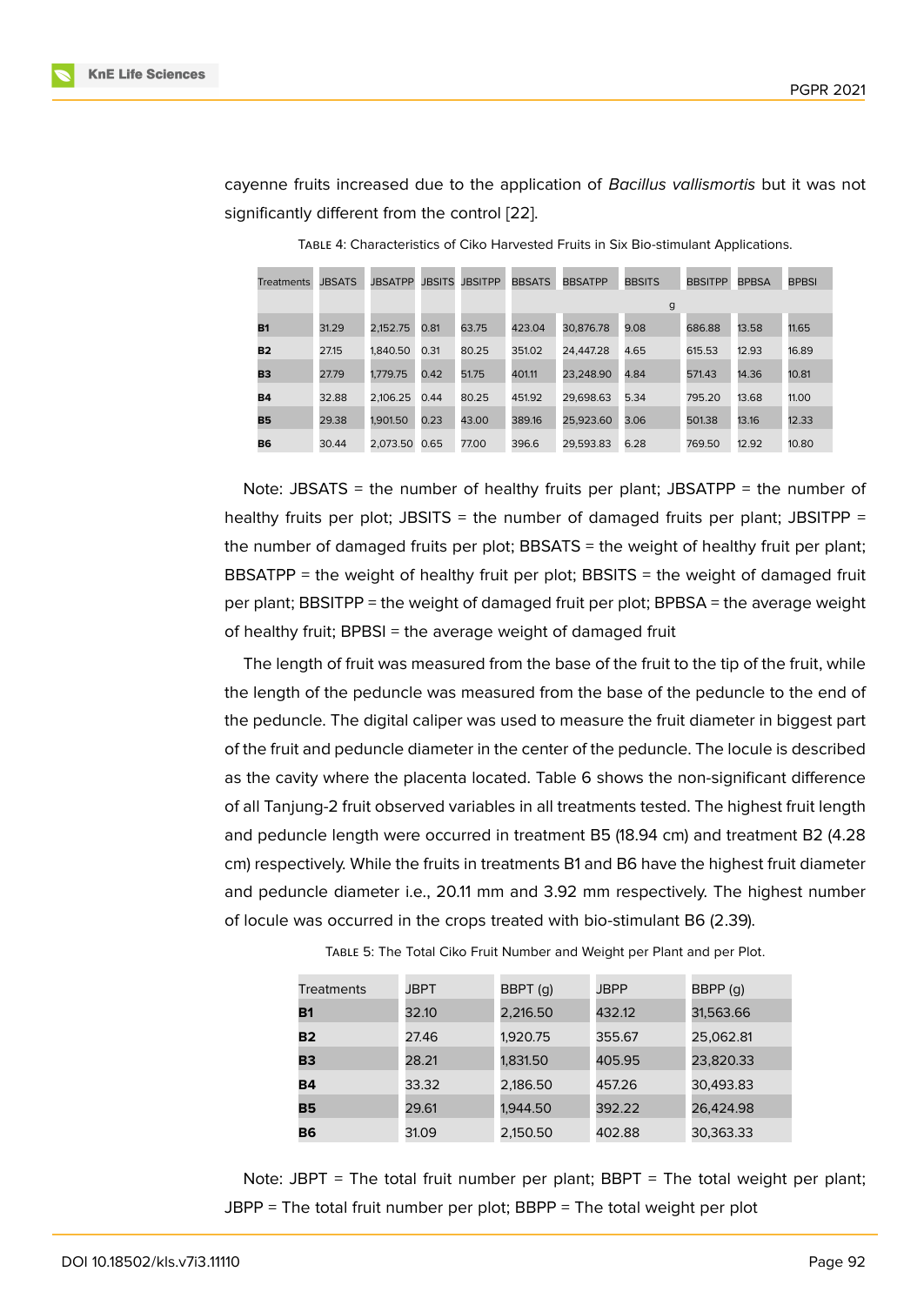Table 7 shows the characters of Ciko fruits in six bio-stimulant treatments and similar to the Tanjung-2 variety. This table shows that there were no significant differences of all observed fruit characters in all treatments. The highest fruit length and peduncle length were occurred in treatment B1 (12.76 cm) and treatment B6 (2.82 cm) respectively. While the highest fruit diameter and peduncle diameter were found in the crops treated with bio-stimulant B4 (20.11 mm) and B5 (3.24 mm) respectively. The highest number of locule was produced by crops in treatment B5 (2.16).

| <b>Treatments</b> | Fruit<br>height | Peduncle | Fruit<br>diameter | Peduncle<br>diameter | Locule |
|-------------------|-----------------|----------|-------------------|----------------------|--------|
|                   |                 | cm       |                   | mm                   |        |
| <b>B1</b>         | 15.49           | 3.42     | 20.11             | 3.89                 | 2.27   |
| <b>B2</b>         | 15.49           | 4.28     | 19.66             | 3.38                 | 2.20   |
| <b>B3</b>         | 14.90           | 3.52     | 19.51             | 3.71                 | 2.23   |
| <b>B4</b>         | 15.07           | 3.42     | 20.00             | 2.90                 | 2.27   |
| <b>B5</b>         | 18.24           | 3.53     | 19.60             | 3.54                 | 2.27   |
| <b>B6</b>         | 15.19           | 3.54     | 19.82             | 3.92                 | 2.39   |

Table 6: Characters of Tanjung-2 Fruits in Six Bio-stimulant Treatments.

Table 7: Characters of Ciko Fruits in Six Bio-stimulant Treatments.

| <b>Treatments</b> | Fruit<br>height | Peduncle<br>height | Fruit<br>diameter | Peduncle<br>diameter | Locule |
|-------------------|-----------------|--------------------|-------------------|----------------------|--------|
|                   |                 | cm                 |                   | mm                   |        |
| <b>B1</b>         | 12.76           | 2.70               | 18.41             | 3.00                 | 2.14   |
| <b>B2</b>         | 12.00           | 2.61               | 18.23             | 2.99                 | 2.14   |
| <b>B3</b>         | 12.59           | 2.63               | 18.91             | 2.93                 | 2.14   |
| <b>B4</b>         | 12.25           | 2.63               | 18.94             | 3.20                 | 2.13   |
| <b>B5</b>         | 12.43           | 2.69               | 18.78             | 3.24                 | 2.16   |
| <b>B6</b>         | 12.67           | 2.82               | 18.79             | 3.13                 | 2.07   |

In general, it appears that the application of bio-stimulants did not significantly improved crop characters. This is presumably due to the availability of endogenous phytohormones within the crops that is sufficient for promoting the chilies growth and development. Thus, the crops did not respond to the addition of bio-stimulant extracts. According to [23] the availability of optimal amounts of phytohormones in fruit during fruit formation could ensure the continuity of growth, development, and perfect fruit formation. The contents of phytohormones (IAA, gibberellins, zeatin, and kinetin) in the seaweed [ext](#page-12-2)ract formula of B1, B2, B3, B4 and B5 are quite similar but they are lower compared to content commercial seaweed extracts (Table 1). The effects of biostimulant B1, B2, B3, B4, B5 and B6 application were not significantly different in all parameters in both varieties, only the B4 treatment performed the best result compared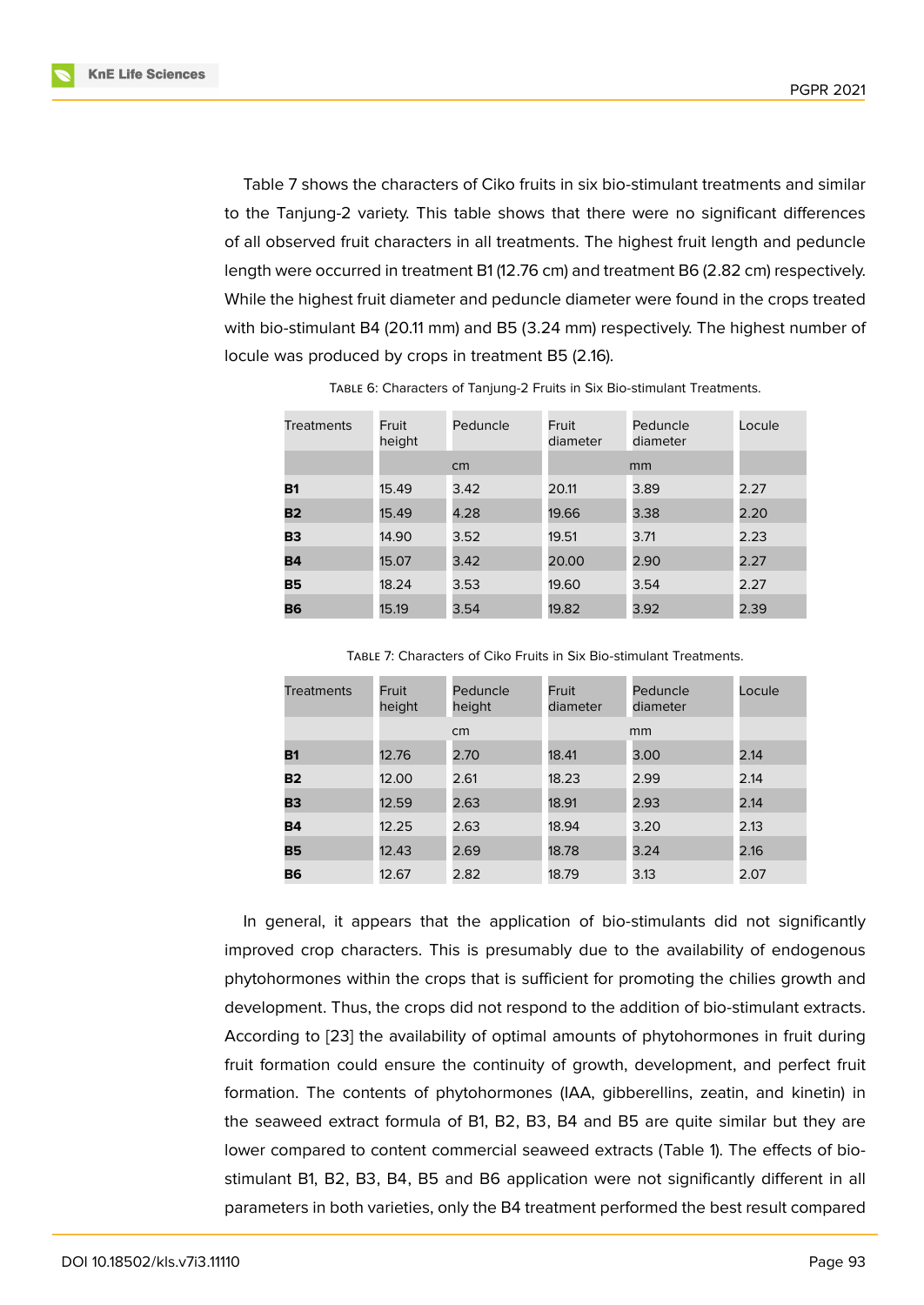to other treatments. Susilowati (2020) found similar result in the study of cayenne crops treated with *Bacillus vallismortis* in which the length and diameter of cayenne fruit were increasing due to the treatment but not significantly different to the control [22]. The insignificant effect was probably caused by the improper spraying method. The crops were not covered during the application; thus, the sprinkling of seaweed extract broadly diffused and less absorbed by the plant's tissues. The phytohormones [are](#page-12-1) unstable chemical highly affected by temperature, humidity, and direct sunlight. Therefore, special treatment is needed to maintain the effication of phytohormones both in storage and application in the field.

The three times application of 7.5 ml L-1 bio-stimulant solution were unable to significantly trigger the chili plants growth. The inaccurate doses used in the study could be responsible for this ineffective application. An excessive amount of phytohormones can inhibit plant growth. As mentioned by [24] there is a correlation between the response of plants to auxin and its concentration. The high concentration of auxin might inhibit plant growth. The application of both *Ulva* sp. and *Sargasum* sp. at concentration of 2.5%, 5%, and 7.5% on tomato seed did not signi[fica](#page-12-3)ntly increase the root (radicle) length of tomato sprouts, but the radicle length was greater at the concentration of 2.5% than in other concentrations [21]. According to Du Jardin (2015)[1], one chemical could be categorized as bio-stimulant if it is applied in small amounts. In their study [11] found that 7 times application of 1 mL L-1 seaweed and compost to chili plants could increase the weight of marketable chili [fru](#page-12-0)its. A dose of 20% seaweed ex[tr](#page-9-0)act solution can increase the growth of okra sprouts [7]. Bio-stimulant could be applied in different m[eth](#page-10-8)ods including seed soaking and plat drenching. The study found that vegetative growth, crop yield and crops resistance against plant diseases (damping off and anthracnose) increased when chili seeds wer[e s](#page-10-4)oaked for 30 minutes in 1 mL of bio-stimulant (microbial consortium) and 10 mL of bio-stimulant was applied to the plant at the time of flowering [16].

Furthermore, the response of Tagetes to the bio-stimulant dosage formed a quadratic shape [8]. The application of bio-stimulant increased crops yield, however, after reaching a certain point, the addition of bio-stimulant reduced the crop yield. [Sr](#page-11-3)idhar & Rengasamy (2010) [8] further recommended the optimum dose of 1% seaweed extract and 50[%](#page-10-5) dose of chemical fertilizers to obtain maximum yields of Tagetes. It is necessary to determine the optimum dosage of both single and combined bio-stimulants. The optimum single dosag[e m](#page-10-5)ight be similar or different to the optimum combination dosage. Bio-stimulant commonly contains of bacteria and fungi as living things that both interact with each other in the carrier medium. Çakmakç (2019) [25] stated that the bio-stimulants is better used in combination rather than in single form. However, for the successful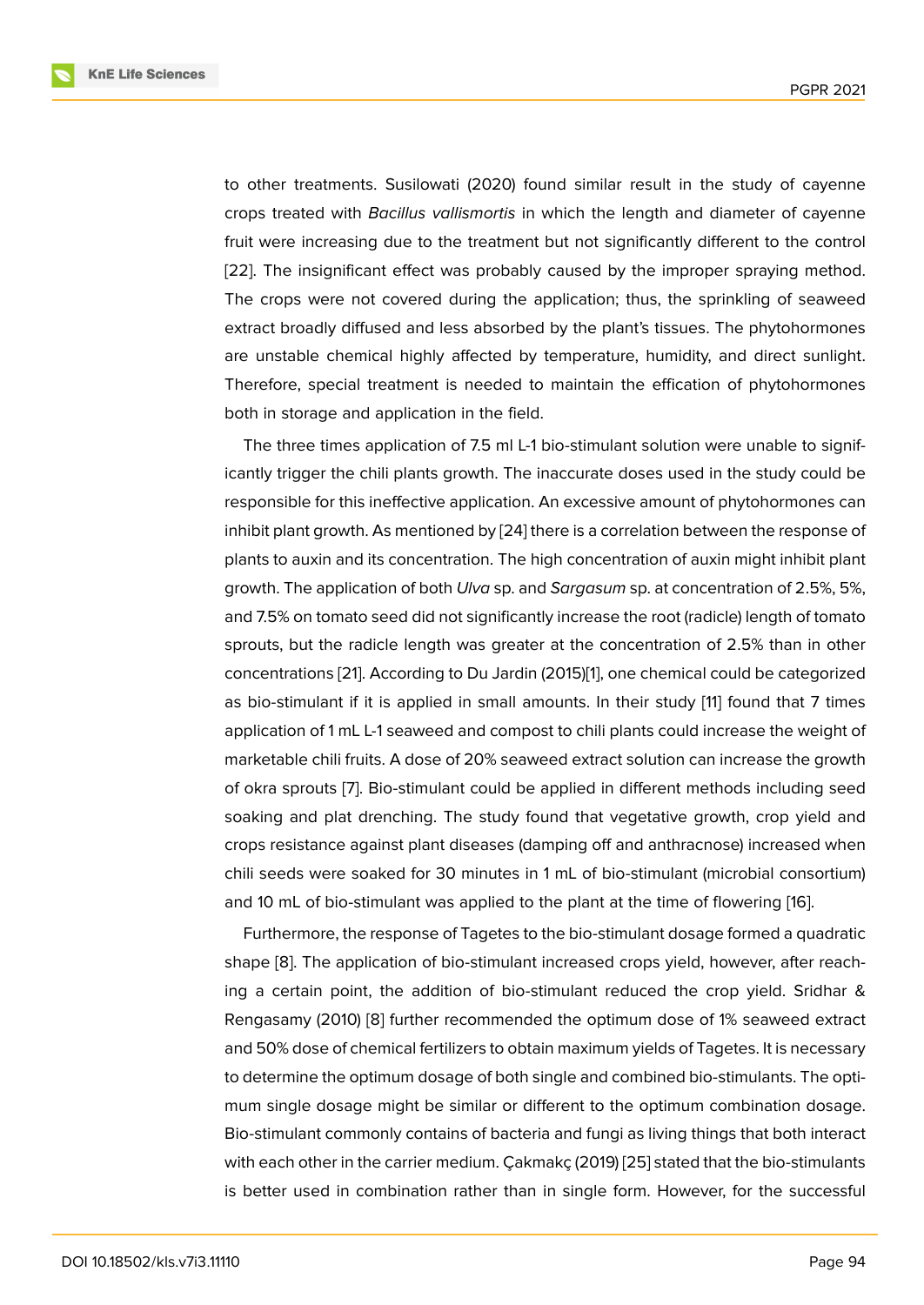use of bio-stimulants, formulation (either single or compound), the carrier characteristics, and its interaction with the type of bio-stimulant, and the effective method of application should be carefully considered. Thus, the interaction pattern among bio-stimulant made from seaweed, fungi and bacteria must be observed in order to obtain an effective formulation.

In this study, both varieties of Tanjung-2 and Ciko examined were categorized as big chili. The result shows that both varieties performed different responses to the treatments. This is similar to the previous study on sweet pepper. Different varieties of sweet pepper responded differently to the application of bio-stimulant made from seaweed extract and compost [11]. Bio-stimulants induces plant target for plant to effectively absorb nutrient needed to increase growth, quality and quantity of yield [1]. The induction effect caused by the combination of bio-stimulants depends on the characteristics of each variety. In [th](#page-10-8)e current study, treatment B4 consistently promote the highest yield compared to other treatments.

Previous study on the effect of seaweed extracts on tomato seed germinations shows that radicle length of tomato seed germinated in seaweed extract made from *Ulva* sp. were longer (2.94 cm) than in bio-stimulants made from *Sargassum* sp. (1.92 cm) [21]. The *Ulva* sp. is a type of green seaweed (Chlorophyta) which contains more chlorophyll rather than other types of seaweed. This chlorophyll can act as bio-pigment and bioactive when applied on soil and plants. In addition, Ulva seaweed also contains rh[am](#page-12-0)nose (glucose deoxy) which is able to increase plant growth through the mechanism of increasing hormonal activity [6].

## **4. Conclusion**

The Tanjung-2 and Ciko varieties responded differently to various bio-stimulants application in all observed parameters. Bio-stimulant B4 was considered as the best formula compared to other formulas.

### **References**

- [1] P. du Jardin, "Plant biostimulants: Definition, concept, main categories and regulation," *Scientia Horticulturae*, vol. 196, pp. 3–14, 2015, doi: 10.1016/j.scienta.2015.09.021.
- <span id="page-9-0"></span>[2] S. M. Abbas, "The influence of biostimulants on the growth and on the biochemical composition of vicia faba CV. Giza 3 beans," *Romanian Biotechnological Letters*, vol.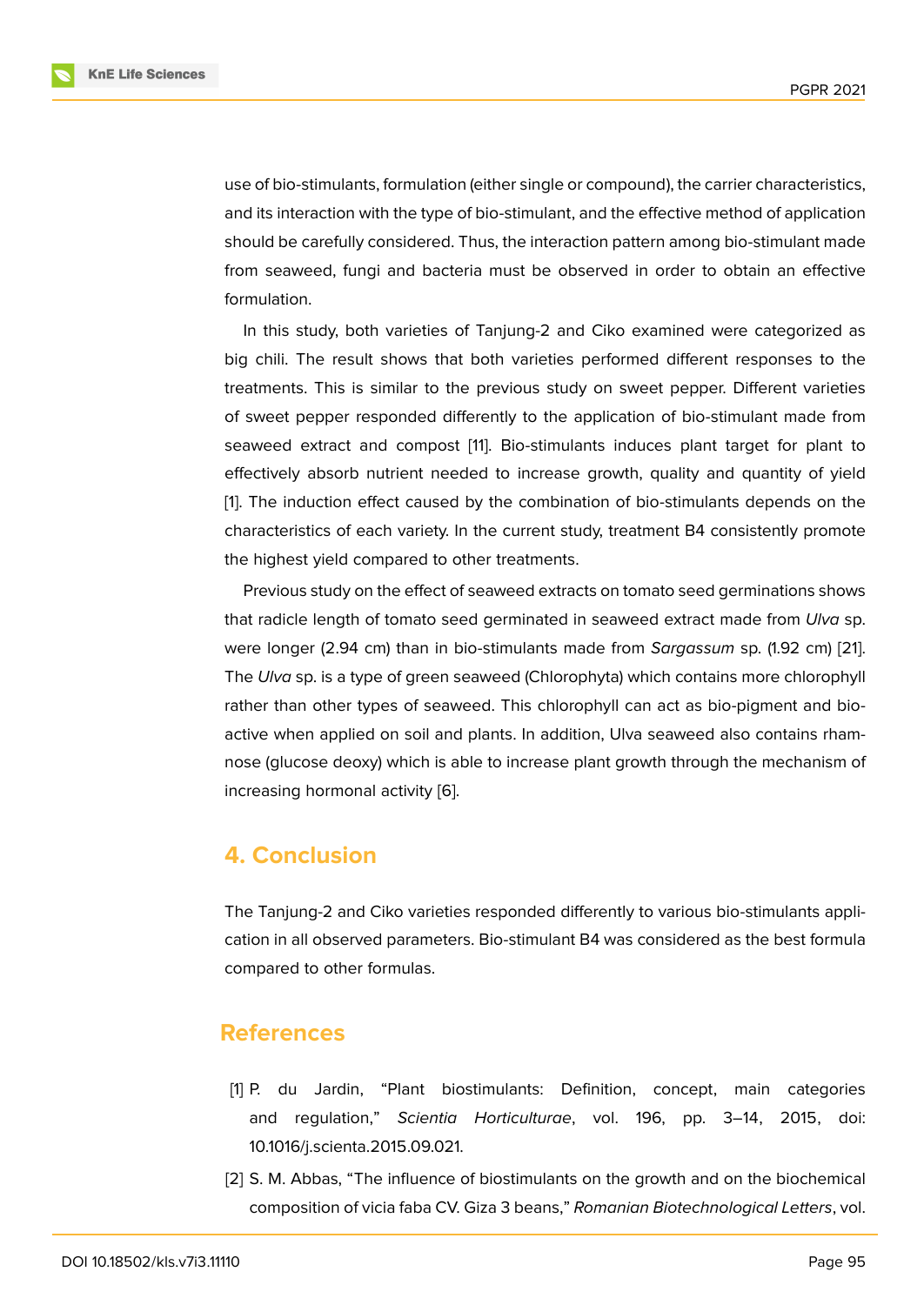18, no. 2, pp. 8061–8068, 2013.

- <span id="page-10-0"></span>[3] P. Calvo, L. Nelson, and J. W. Kloepper, "Agricultural uses of plant biostimulants," *Plant and soil*, vol. 383, no. 1–2, pp. 3–41, 2014.
- <span id="page-10-1"></span>[4] M. J. Kurnianta, T. C. Setiawati, and J. Jayus, "Pelarutan P dan K dari batuan leusit dan apatit menggunakan kombinasi senyawa humat-BPF-BPK," *E-Journal Menara Perkebunan*, vol. 87, no. 2, pp. 111–122, 2019, doi: 10.22302/iribb.jur.mp.v87i2.330.
- <span id="page-10-2"></span>[5] W. Khan, U. P. Rayirath, S. Subramanian, M. N. Jitehseh, P. Rayortah, D. M. Hodges, *et al.*, "Seaweed extracts as biostimulants of plant growth and development," *Journal of Plant Growth Regulation*, vol. 28, no. 4, pp. 386–399, 2009, doi: 10.1007/s00344- 009-9103-x.
- <span id="page-10-3"></span>[6] C. R. Craigie, E. A. Navajas, R. W. Purchas, C. A. Maltin, L. Bunger, S. O. Hoskin, *et al*., "A review of the development and use of video image analysis (VIA) for beef carcass evaluation as an alternative to the current EUROP system and other subjective systems," *Meat science*, vol. 92, no. 4, pp. 307–318, 2012, doi: https://doi.org/10.1016/j.meatsci.2012.05.028.
- <span id="page-10-4"></span>[7] N. Jothinayagi and C. Anbazhagan, "Effect of Seaweed Liquid Fertilizer of *Sargassum Wightii* on the Growth and Biochemical Characteristics of *Abelmoschus Esculentus* (L.) Medikus," *Recent Research in Science and Technology*, vol. 1, no. 4, pp. 155–158, 2009.
- <span id="page-10-5"></span>[8] S. Sridhar and R. Rengasamy, "Effect of Seaweed Liquid Fertilizer on the Growth, Biochemical Constituents and Yield of Tagetes erecta, under Field Trial," *Journal of Phytology*, vol. 2010, no. 6, pp. 61–68, 2010, [Online]. Available: www.journalphytology.com.
- <span id="page-10-6"></span>[9] A. El-Yazied, A. El-Gizawy, M. I. Ragab, and E. S. Hamed, "Effect of Seaweed Extract and Compost Treatments on Growth , Yield and Quality of Snap Bean," *Journal of American Science, vol. 8, no 6, pp. 1-20,* 2012.
- <span id="page-10-7"></span>[10] C. Parthiban, C. Saranya, A. Hemalatha, B. Kavitha, and P. Anantharaman, "Effect of seaweed liquid fertilizer of *Spatoglossum asperum* on the growth and pigment content of *Vigna radiata," International Journal of Recent Scientific Research*, vol. 4, no. 9, pp. 1418–1421, 2013.
- <span id="page-10-8"></span>[11] N. Eido and S. Al-bamarny, "Effect of Compost And Seaweed Extract on The Physiological Characteristics of Marketable Fruits of Two Sweet Pepper (*Capsicum Annuum* L.) Hybrids," *The Journal of The University of Duhok*, vol. 22, no. 2, pp. 147–159, 2019, doi: 10.26682/ajuod.2019.22.2.15.
- <span id="page-10-9"></span>[12] D. Minerdi, S. Bossi, M. E. Maffei, M. L. Gullino, and A. Garibaldi, "*Fusarium oxysporum* and its bacterial consortium promote lettuce growth and expansin A5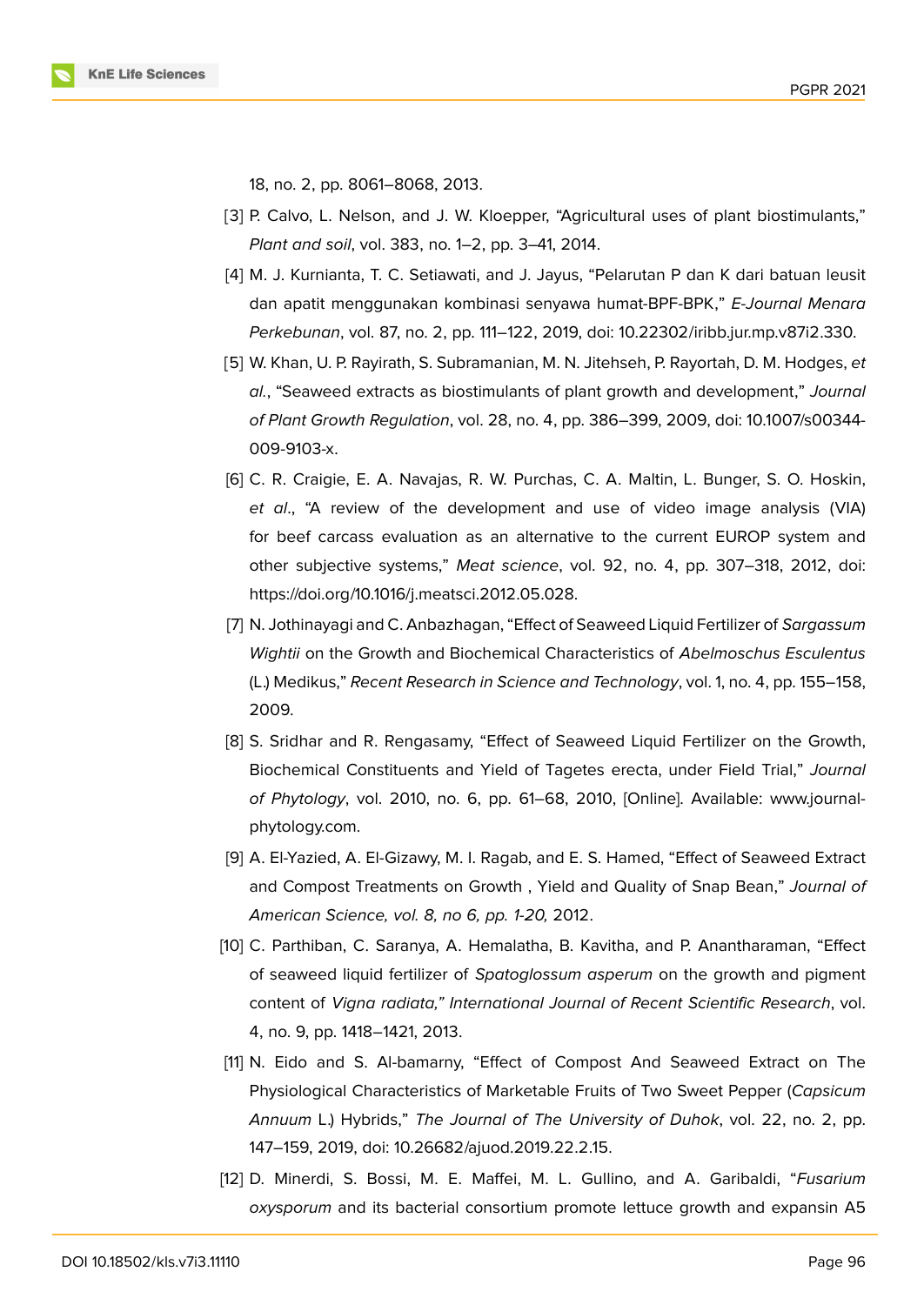

gene expression through microbial volatile organic compound (MVOC) emission," *FEMS Microbiology Ecology*, vol. 76, no. 2, pp. 342–351, 2011, doi: 10.1111/j.1574- 6941.2011.01051.x.

- <span id="page-11-0"></span>[13] J. Jelin, T. A. Selvakumar, and M. S. Dhanarajan, "Phytological analysis for designinig a microbial consortium to enhance plant growth," *International Journal of ChemTech Research*, vol. 5, no. 3, pp. 1370–1375, 2013.
- <span id="page-11-1"></span>[14] F. M. de Andrade, T. de Assis Pereira, T. P. Souza, P. H. S. Guimaraes, A. D. Martins, R. F. Schwan, *et al.*, "Beneficial effects of inoculation of growth-promoting bacteria in strawberry," *Microbiological Research*, vol. 223–225, no. March, pp. 120–128, 2019, doi: https://doi.org/10.1016/j.micres.2019.04.005.
- <span id="page-11-2"></span>[15] R. Soldan, F. Mapelli, E. Crottia], S. Schnell, D, Daffonchio, R. Marasco *et al.*, "Bacterial endophytes of mangrove propagules elicit early establishment of the natural host and promote growth of cereal crops under salt stress," *Microbiological Research*, vol. 223–225, no. March, pp. 33–43, 2019, doi: 10.1016/j.micres.2019.03.008.
- <span id="page-11-3"></span>[16] M. Kaushal, P. Mandyal, and R. Kaushal, "Field based assessment of *Capsicum annuum* performance with inoculation of rhizobacterial consortia," *Microorganisms*, vol. 7, no. 3, pp. 1-12, 2019, doi: 10.3390/microorganisms7030089.
- <span id="page-11-4"></span>[17] A. Banik, G. K. Dash, P. Swain, U. Kumar, S. K. Mukhopadhyay, and T. K. Dangar, "Application of rice (*Oryza sativa* L.) root endophytic diazotrophic *Azotobacter sp*. strain Avi2 (MCC 3432) can increase rice yield under green house and field condition," *Microbiological Research*, vol. 219, no. June 2018, pp. 56–65, 2019, doi: 10.1016/j.micres.2018.11.004.
- [18] T. Shiriyappagoudar and J. Saikia, "Performance of Chilli (*Capsicum annuum*) cv. 'Krishna Jolokia' as Influenced by Organic Inputs and Microbial Consortium under Assam Condition," *International Journal of Current Microbiology and Applied Sciences*, vol. 8, no. 05, pp. 2038–2042, 2019, doi: 10.20546/ijcmas.2019.805.236.
- [19] B. Irawan, A. W. Septitasari, Zulkifli, T. T. Handayani, Damsir, and S. Hadi, "Effect of Induced Compost by Cellulolitic (*Aspergillus fumigatus*) and Ligninolitic (*Geotrichum sp*.) Fungi Inoculum Application on Vegetative Growth of Red Chili (*Capsicum annuum* L.)," *Journal of Pure and Applied Microbiology*, vol. 13, no. 2, pp. 815–821, 2019, doi: 10.22207/JPAM.13.2.16.
- <span id="page-11-5"></span>[20] R. M. Hernández-Herrera, F. Santacruz-Ruvalcaba, M. A. Ruiz-López, J. Norrie, and G. Hernández-Carmona, "Effect of liquid seaweed extracts on growth of tomato seedlings (Solanum lycopersicum L.)," *Journal of Applied Phycolology*, vol. 25, no. 4, pp. 619–628, 2013, doi: 10.1007/s10811-013-0078-4.